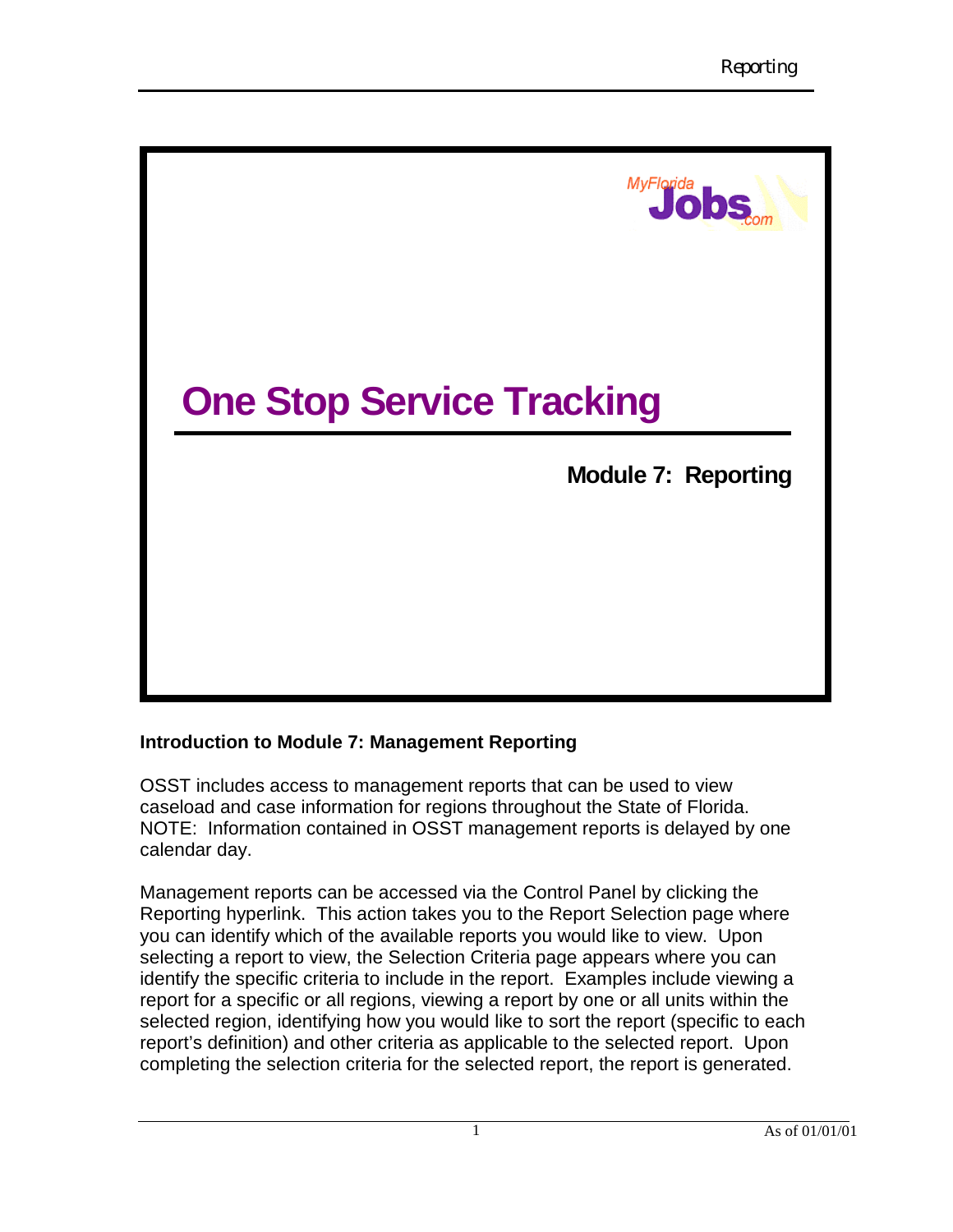One of the key features of the management reports in OSST is that you can navigate to lower and higher levels of detail as necessary to gain an understanding of the statewide results all the way down to the career manager level in many reports. For example the Caseload Program Types report indicates the types of cases (Single Parent, Teen Parent, Two Parent, Applicant, Transitional and Total cases) currently open or closed for the state, each region, each unit or for a specific career manager. The drill down capability allows you, in some cases, to enter the caseload of a career manager and actually view and update cases where your security profile allows access to the cases. This makes the tool not only useful for reporting counts, but also enables a career manager to perform case management functions.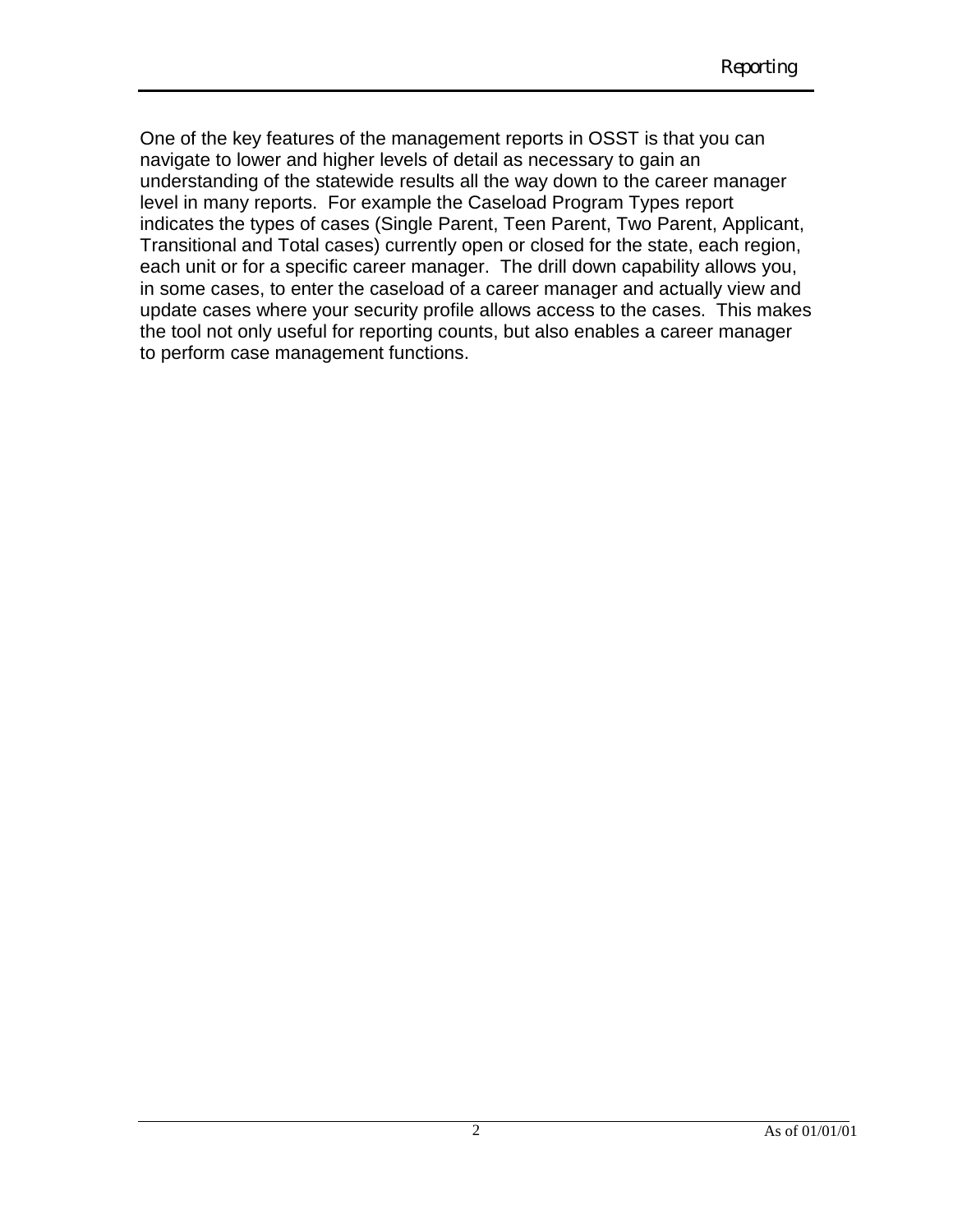

Below is a list of the reports you have access to, including a brief description and their level of detail. From this list, we will use one report to demonstrate the management reporting functionality within OSST. Later, we will allow you to choose your own report and practice using the reporting function within OSST.

| Report#        | <b>Report Name</b>                      | <b>Report Description</b>                             | Level                       |
|----------------|-----------------------------------------|-------------------------------------------------------|-----------------------------|
| 1a             | Caseload Program<br><b>Types Report</b> | Displays the number of<br>open cases, by case<br>type | By Region                   |
| 1 <sub>b</sub> | Caseload Program<br><b>Types Report</b> | Displays the number of<br>open cases, by case<br>type | By Unit                     |
| 1 <sub>c</sub> | Caseload Program<br><b>Types Report</b> | Displays the number of<br>open cases, by case<br>type | <b>By Career</b><br>Manager |
| 1 <sub>d</sub> | Caseload Program<br><b>Types Report</b> | Displays the number of<br>open cases, by case<br>type | By Case                     |
| 2a             | To-Do Report                            | Displays the number of<br>To-Dos, by type             | By Region                   |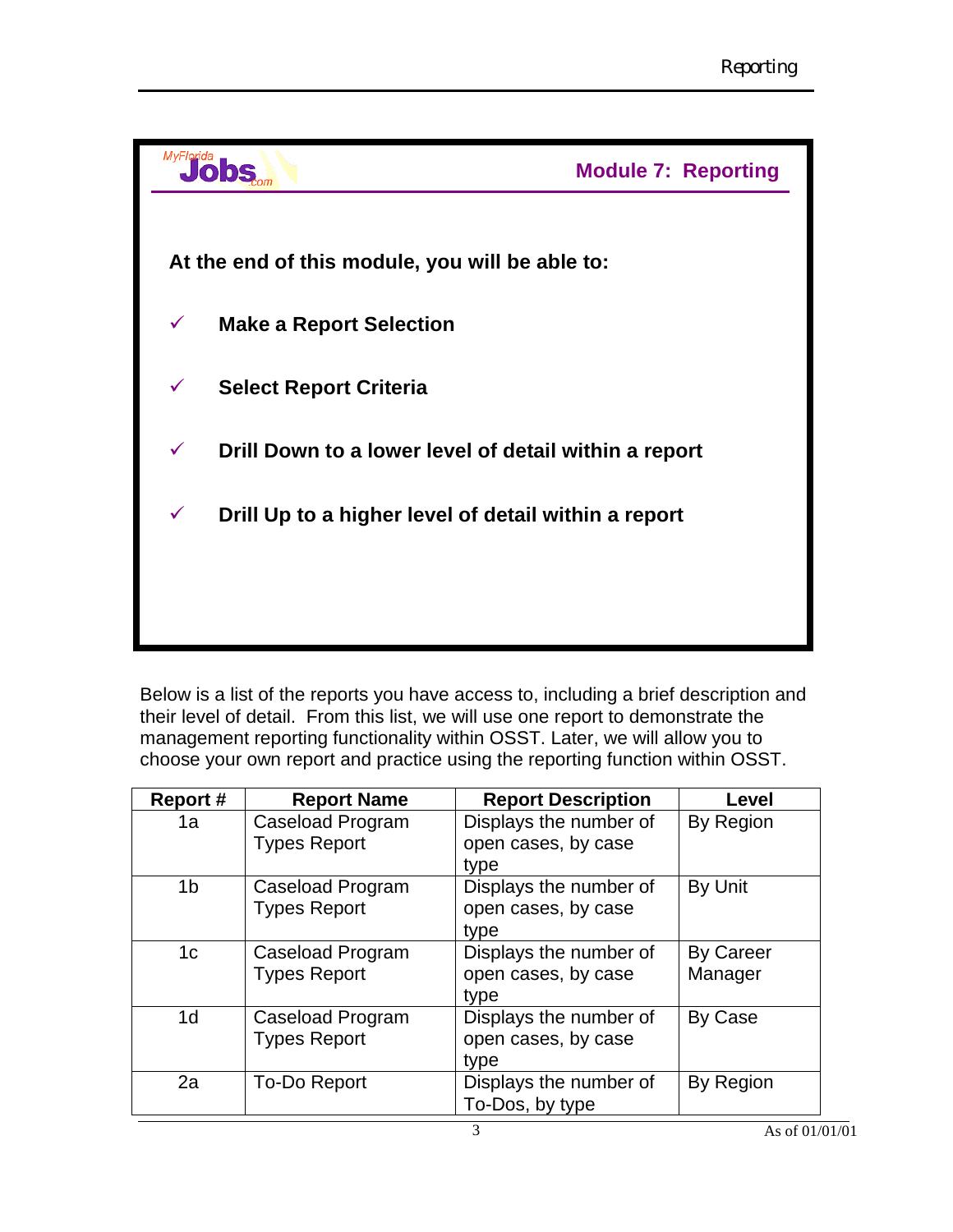| <b>Report #</b> | <b>Report Name</b>                                                          | <b>Report Description</b>                                                                   | Level                       |
|-----------------|-----------------------------------------------------------------------------|---------------------------------------------------------------------------------------------|-----------------------------|
| 2 <sub>b</sub>  | <b>To-Do Report</b>                                                         | Displays the number of<br>To-Dos, by type                                                   | By Unit                     |
| 2c              | <b>To-Do Report</b>                                                         | Displays the number of<br>To-Dos, by type                                                   | <b>By Career</b><br>Manager |
| 3a              | Open Cases with No<br><b>Recorded Countable</b><br><b>Activities Report</b> | Counts number of<br>customers not currently<br>assigned to a countable<br>activity          | By Region                   |
| 3 <sub>b</sub>  | No Recorded<br><b>Countable Activities</b><br>Report                        | Counts number of<br>customers not currently<br>assigned to a countable<br>activity          | By Unit                     |
| 3c              | No Recorded<br><b>Countable Activities</b><br>Report                        | Counts number of<br>customers not currently<br>assigned to a countable<br>activity          | <b>By Career</b><br>Manager |
| 3d              | No Recorded<br><b>Countable Activities</b><br>Report                        | Counts number of<br>customers not currently<br>assigned to a countable<br>activity          | By Case                     |
| 4a              | No Recorded Activity<br>Report                                              | Displays the number of<br>customers who have no<br>activities (countable or<br>not)         | By Region                   |
| 4 <sub>b</sub>  | No Recorded Activity<br>Report                                              | Displays the number of<br>customers who have no<br>activities (countable or<br>not)         | By Unit                     |
| 4 <sub>c</sub>  | No Recorded Activity<br>Report                                              | Displays the number of<br>customers who have no<br>activities (countable or<br>not)         | <b>By Career</b><br>Manager |
| 4d              | No Recorded Activity<br>Report                                              | Displays the number of<br>customers who have no<br>activities (countable or<br>not)         | By Case                     |
| 5a              | <b>Countable Report</b>                                                     | Displays the number of<br>customers participating<br>in each of the countable<br>activities | By Region                   |
| 5 <sub>b</sub>  | <b>Countable Report</b>                                                     | Displays the number of<br>customers participating<br>in each of the countable<br>activities | By Unit                     |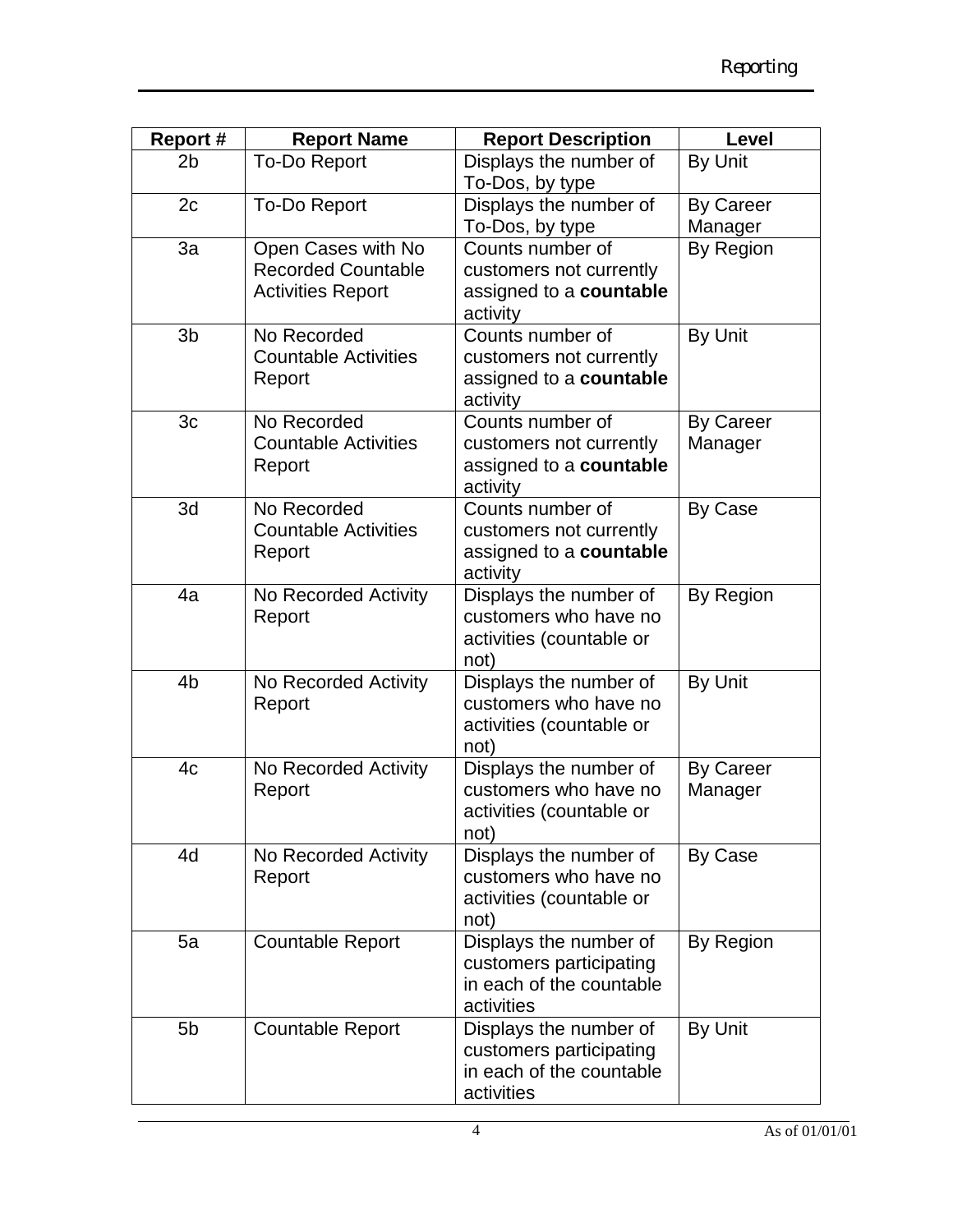| <b>Report #</b> | <b>Report Name</b>      | <b>Report Description</b>                                                                                    | Level                       |
|-----------------|-------------------------|--------------------------------------------------------------------------------------------------------------|-----------------------------|
| 5c              | <b>Countable Report</b> | Displays the number of<br>customers participating<br>in each of the countable<br>activities                  | <b>By Career</b><br>Manager |
| 6a              | Non-Countable Report    | Displays the number of<br>customers participating<br>in each of the non-<br>countable activities, by<br>type | By Region                   |
| 6 <sub>b</sub>  | Non-Countable Report    | Displays the number of<br>customers participating<br>in each of the non-<br>countable activities, by<br>type | By Unit                     |
| 6c              | Non-Countable Report    | Displays the number of<br>customers participating<br>in each of the non-<br>countable activities, by<br>type | <b>By Career</b><br>Manager |
| 7a              | Deferrals Report        | Counts number of<br>customers that are<br>currently deferred, by<br>type of deferral                         | By Region                   |
| 7b              | <b>Deferrals Report</b> | Counts number of<br>customers that are<br>currently deferred, by<br>type of deferral                         | By Unit                     |
| 7c              | <b>Deferrals Report</b> | Counts number of<br>customers that are<br>currently deferred, by<br>type of deferral                         | <b>By Career</b><br>Manager |
| 7d              | <b>Deferrals Report</b> | Counts number of<br>customers that are<br>currently deferred, by<br>type of deferral                         | By Case                     |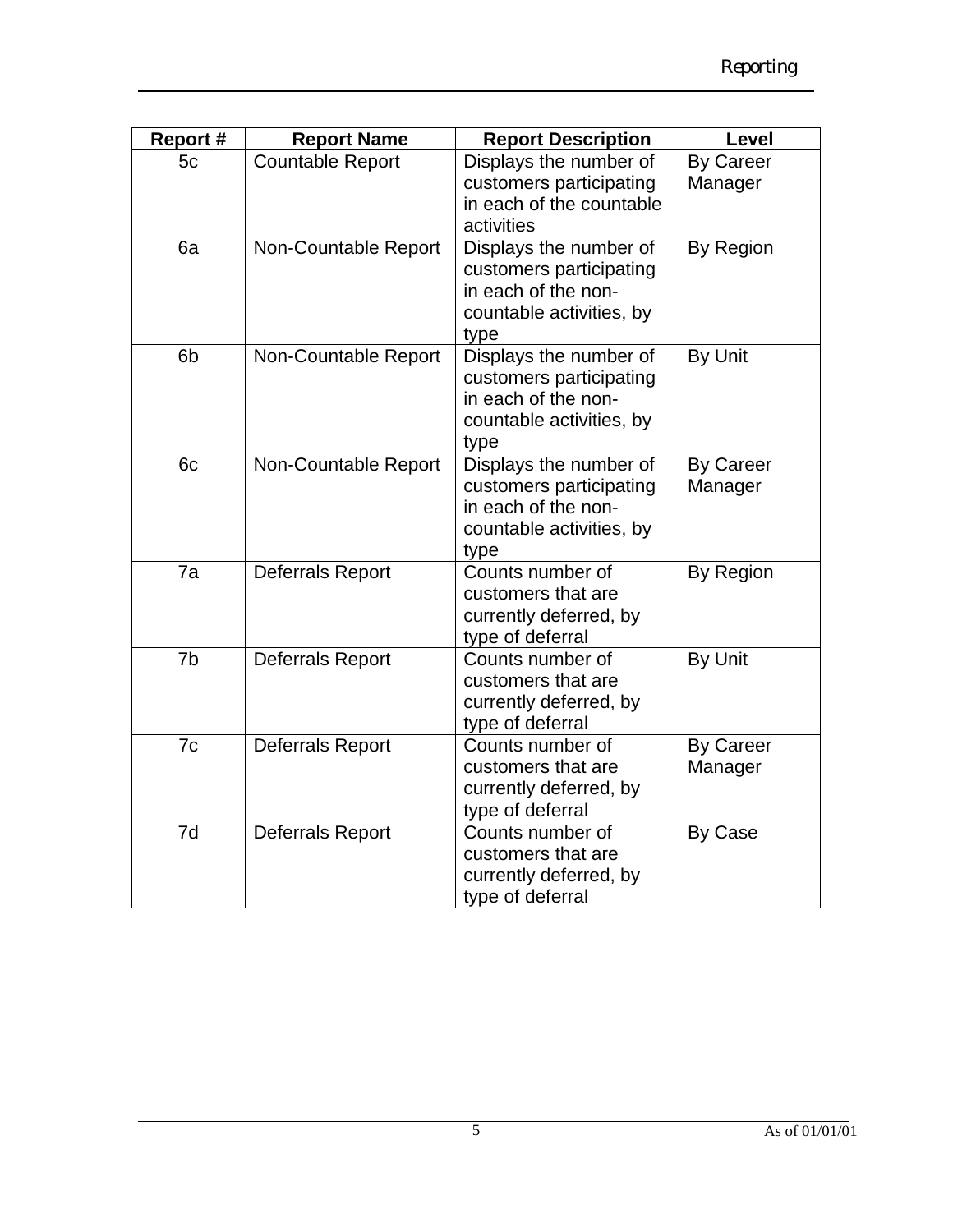### **Example Management Report- Caseload Program Types Report**

Let's work through an example report to demonstrate the functionality of management reporting in OSST. The example is the 'Caseload Program Types' report. This report indicates the types of cases (Single Parent, Teen Parent, Two Parent, Applicant, Transitional and Total cases) currently open or closed across the State, each Region, each Unit or for a specific Career Manager. **Note:** OSST management reports only include information associated with converted regions. All regions are anticipated to be converted by September, 2001.

| Service Tracking                                                                                                                                                                                                                                                                                                                                                                                                                           |                                                                                                                                                                                                                                                                                                                                                                                                                                                                           |  |
|--------------------------------------------------------------------------------------------------------------------------------------------------------------------------------------------------------------------------------------------------------------------------------------------------------------------------------------------------------------------------------------------------------------------------------------------|---------------------------------------------------------------------------------------------------------------------------------------------------------------------------------------------------------------------------------------------------------------------------------------------------------------------------------------------------------------------------------------------------------------------------------------------------------------------------|--|
|                                                                                                                                                                                                                                                                                                                                                                                                                                            | Click on the other help bubbles to get information about individual fields. For more in depth help, click the Help button in the upper right comer.                                                                                                                                                                                                                                                                                                                       |  |
| <b>Q</b> Open Cases<br><b>Closed Cases</b><br><b>Search Jobs</b><br><b>Active Jobs</b><br><b>Inactive Jabs</b><br><b>Search Rosumes</b><br><b>To Do History</b><br><b>JPR Search</b><br><b>Account Info</b><br>Reporting<br>Latest News<br>This is merely a test of<br>the emergency OSST<br>system, the users in your<br>area in cooperation with<br>the FCC and other<br>autholties have<br>developed this to keep<br>ves informed of an | <b>Management Reports</b><br>Select the Report Type<br><b>Select the Report</b><br>Please select an area from above<br>뻬<br>Continue ? L Clear<br>Careload Program Types Report<br>Alerts Report<br>No Recorded Countable Work Report<br>No Recorded Artisty Report<br>Countable Activities Report<br>Non-Countable Activities Report<br>Deferrals Report<br>Required Fields: Information that is required.<br>Information Bubble: Click on the bubble for specific help. |  |
|                                                                                                                                                                                                                                                                                                                                                                                                                                            |                                                                                                                                                                                                                                                                                                                                                                                                                                                                           |  |

### **Associated Procedures:**

### **I. Selecting a Report**

**CLICK** the Reporting hyperlink on the Control Panel

**SELECT** the desired Report from the drop down list box

**CLICK** 'Continue'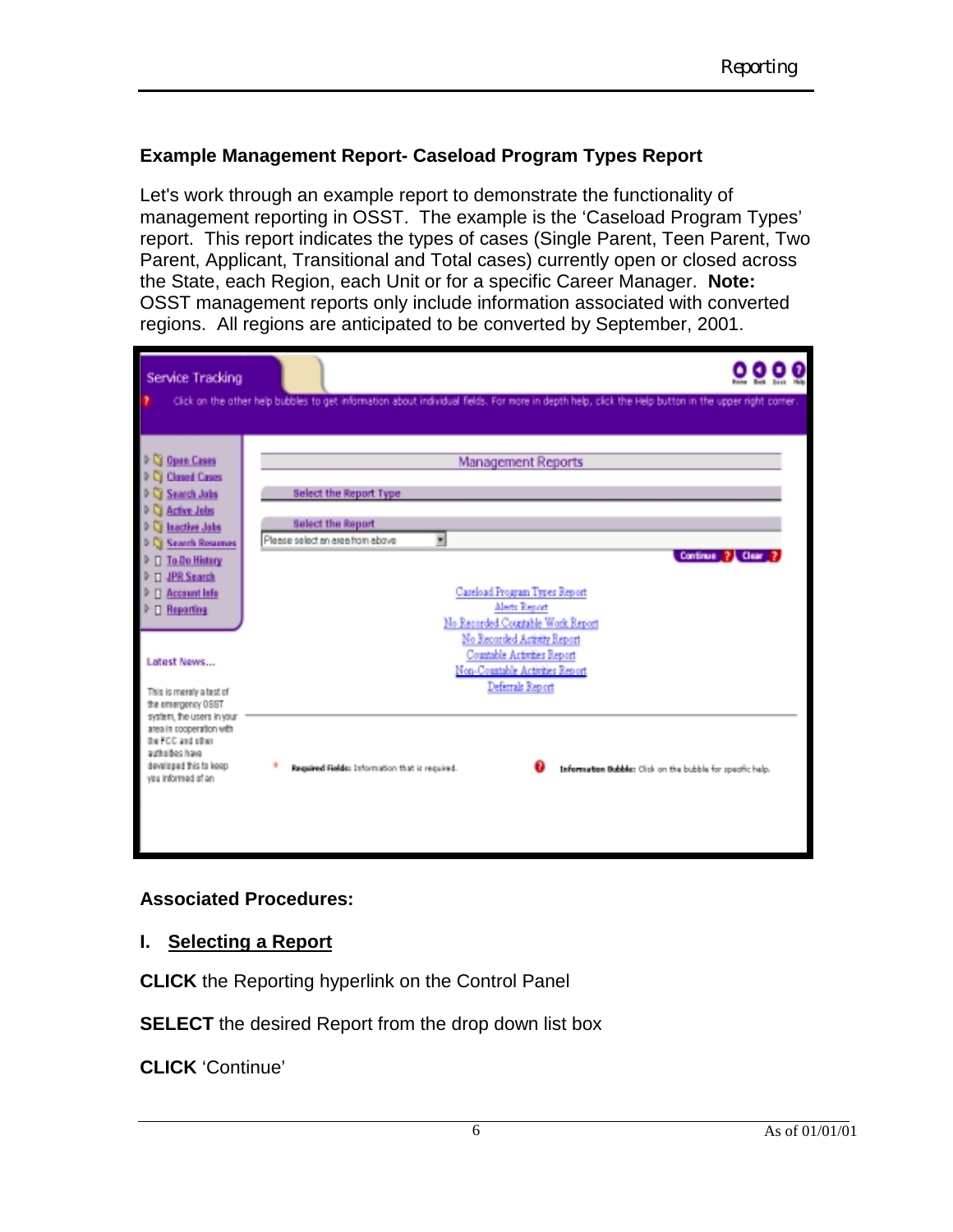Completing the procedures above determines the selection criteria available for viewing the report. Selection criteria are the parameters you define for OSST so that the most relevant view of the report is presented. For example, you may want to see all open cases by type only for the region you serve. The selection criteria allows you to define the report to this level of detail. Using selection criteria is recommended because it decreases system processing time and the most relevant view for your use will be presented, meaning you can better understand the information when the context of the report is defined specifically.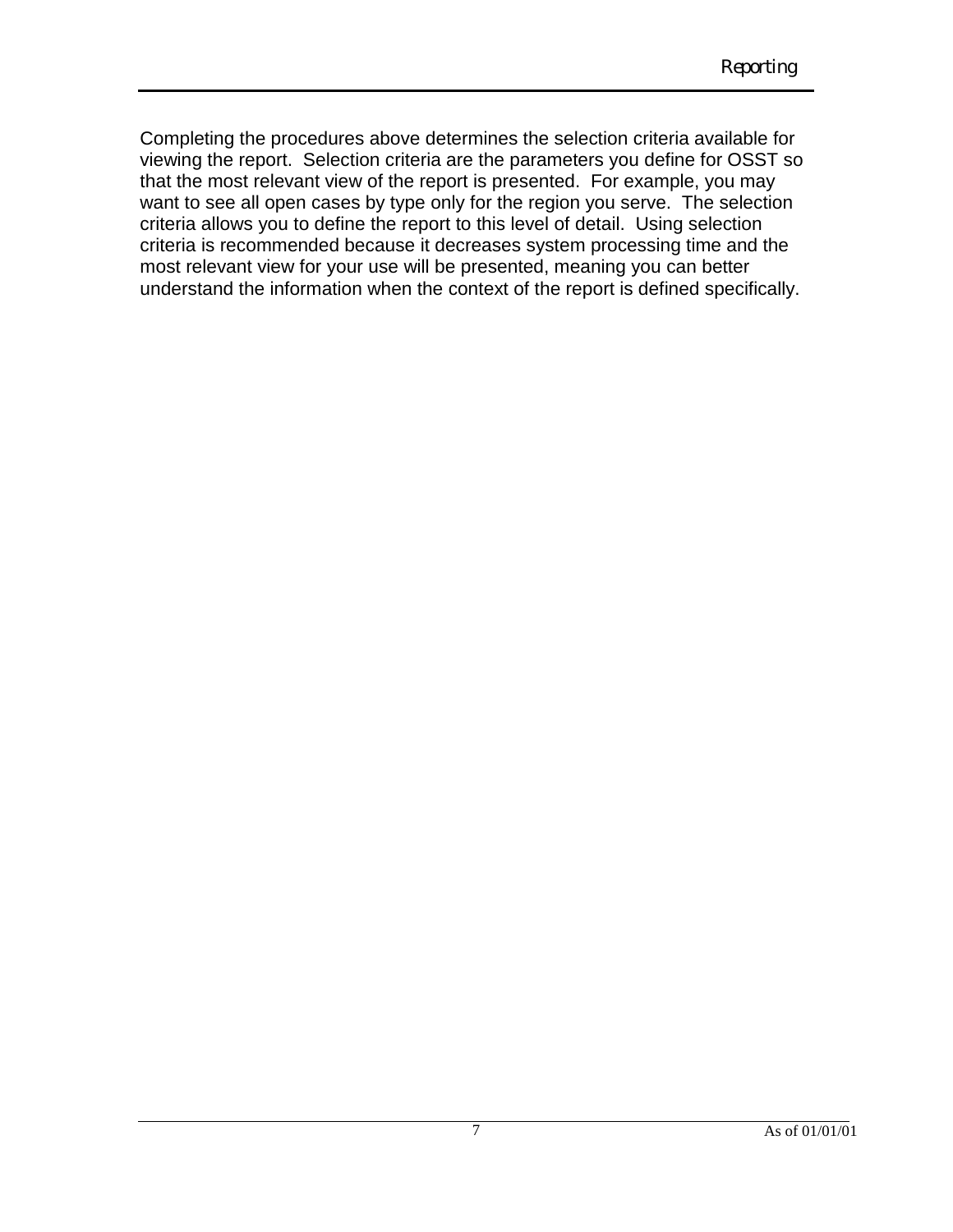|                                                    |                                                | Click on the other help bubbles to get information about individual fields. For more in depth help, click the Help button in the upper right comer. |
|----------------------------------------------------|------------------------------------------------|-----------------------------------------------------------------------------------------------------------------------------------------------------|
| C Open Cases<br>Closed Cases                       |                                                | Program Type Report Criteria                                                                                                                        |
| Search Jobs<br><b>Bative Jobs</b><br>Inactive Jobs | <b>Selection Criteria</b>                      | After you are satisfied with your criteria, click Search, or click Show All to see all regions ]                                                    |
| Search Besumes<br>Account Info                     | Region<br>Unit                                 | All <b>Y</b><br>Please select a region from above                                                                                                   |
| □ Reporting                                        | Sort by<br><b>Active Status</b>                | TeenPerent (TP)<br>C Inactive<br>G Active                                                                                                           |
|                                                    |                                                | Clear Changes ? Show All<br>Search                                                                                                                  |
|                                                    | Required Fields: Information that is required. | Information Bubble: Click on the bubble for specific help.                                                                                          |
|                                                    |                                                |                                                                                                                                                     |
|                                                    |                                                |                                                                                                                                                     |

When selecting criteria for the desired report, you have some decisions to make. You may decide that you would like to see all regions' report results. From there you may drill down and drill up to different levels of detail; or you may want to view the results of one region and all or one unit within that region, skipping over the results of all regions. The 'Report Criteria' page is where these decisions are made. Again, criteria selections are dependent upon the selected report.

For this example we will choose to view all regions in order to demonstrate the report's drill down and drill up capabilities.

### **Associated Procedures:**

### **II. Selecting Criteria For the Report**

**SELECT** 'All' from the Region drop down list (since we want to see all regions' results, no 'Unit' criteria selection is necessary)

**SELECT** a 'Sort by' criteria from the drop down list

**SELECT** 'Active Status' criteria (Active or Inactive) - this refers to the open caseload (active) and closed caseload (inactive)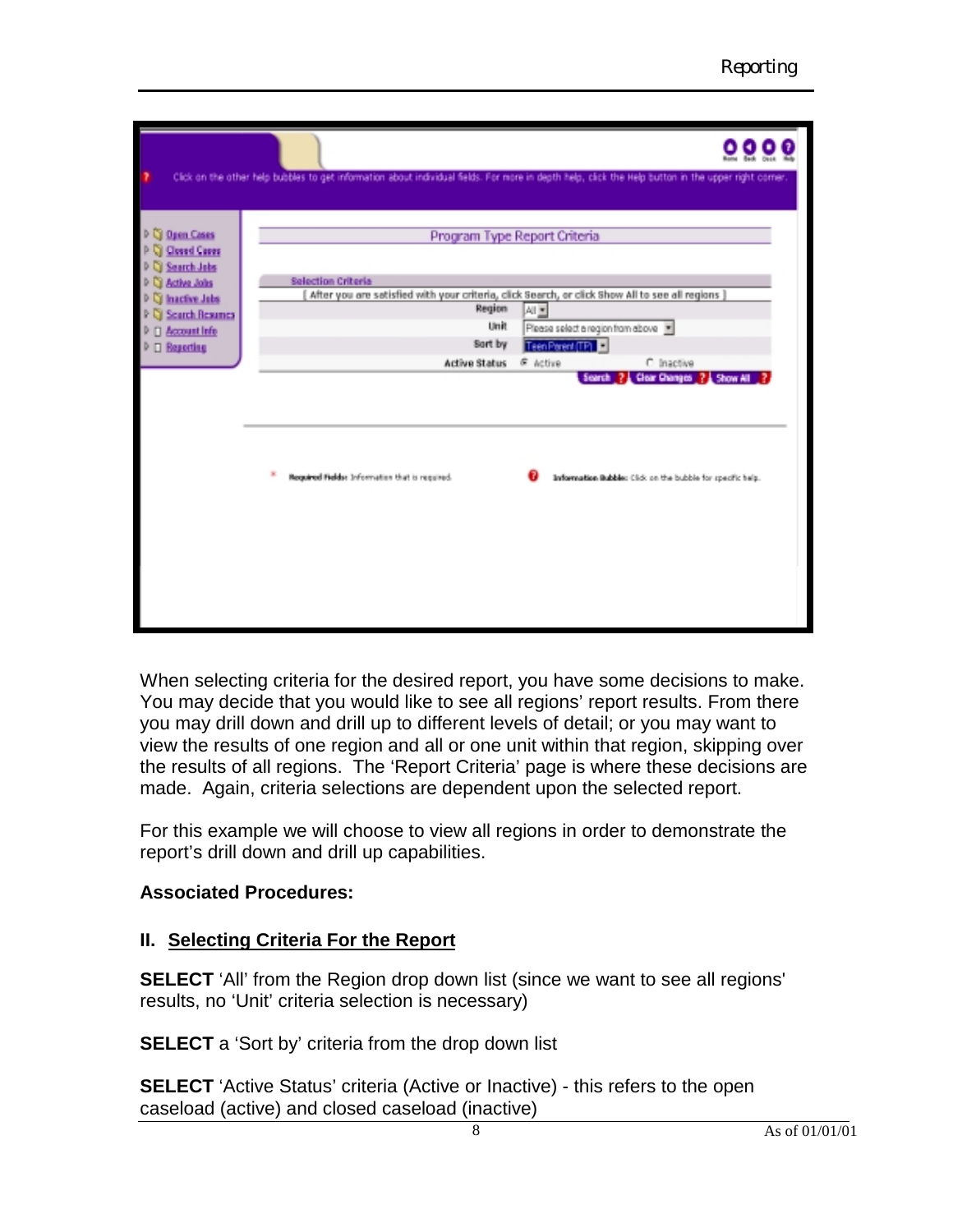**CLICK** 'Search'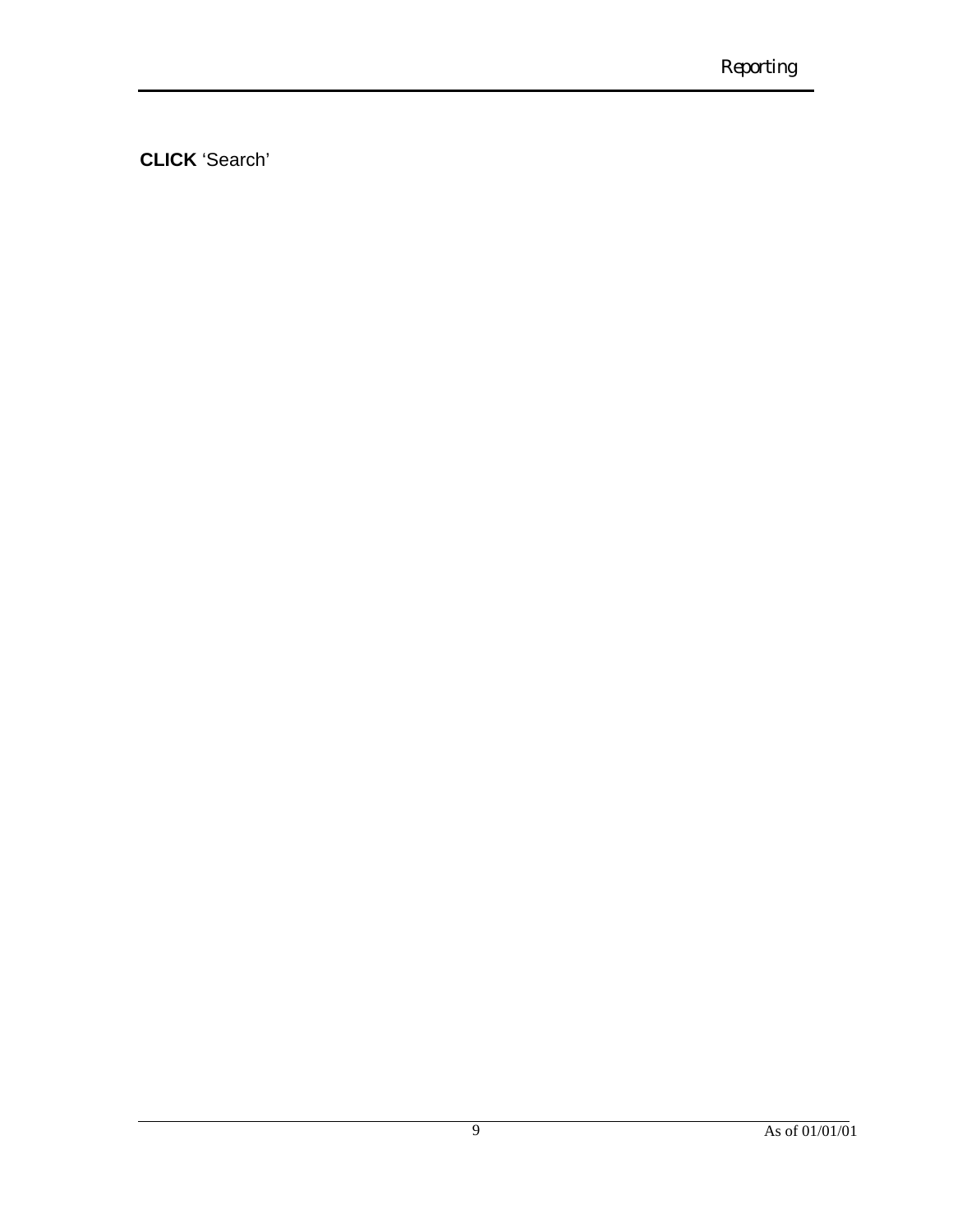|                                                                                                                                                           |                                                                                                                      | Click on the other help bubbles to get information about individual fields. For more in depth help, click the Help button in the upper right comer. |                                                                                                                                                                     |                                                              |                                                             |                                        |                                                                                                                       |                                                                                          |
|-----------------------------------------------------------------------------------------------------------------------------------------------------------|----------------------------------------------------------------------------------------------------------------------|-----------------------------------------------------------------------------------------------------------------------------------------------------|---------------------------------------------------------------------------------------------------------------------------------------------------------------------|--------------------------------------------------------------|-------------------------------------------------------------|----------------------------------------|-----------------------------------------------------------------------------------------------------------------------|------------------------------------------------------------------------------------------|
| <b>Quen Cases</b><br>Closed Cases<br>Search Jobs<br>Active Jobs<br>Inactive Jobs<br><b>Search Resumes</b><br><b>Account Info</b><br><b>Reporting</b><br>п | Sort by:<br>Region Criteria: All<br>Unit Criteria: All<br>Region<br>13<br>17<br>15<br>n<br>B<br>23<br>$\overline{2}$ | Program Types Search Results<br>Applicant<br>Active Status Criteria: Open<br>Single Parent<br>ū<br>ŭ<br>ŭ<br>ŭ<br>ŭ<br>ō<br>ū<br>ŭ<br>ū<br>ŭ<br>ū   | [ Click the Region link(s) to drill down to a lower level of detail. ]<br>$=$ (Sort)<br>o<br><b>Teen Parent</b><br>1<br>D.<br>ū<br>Ũ<br>Ŭ<br>Ŭ<br>Ŭ<br>D<br>D.<br>Ŭ | Two Parent<br>ŭ<br>ō<br>ū<br>ū<br>ō<br>ō<br>ū<br>o<br>ō<br>ŭ | Applicent<br>ũ<br>ũ<br>3<br>6<br>14<br>15<br>28<br>32<br>37 | Transitional<br>ű<br>ű<br>11<br>ũ<br>9 | Region records retrieved: 11<br>Food Stamp Total<br>1<br>16<br>2<br>D<br>D<br>D<br>D<br>D<br>D<br>D<br>$\overline{2}$ | $\overline{2}$<br>17<br>g<br>3<br>$\overline{\phantom{a}}$<br>25<br>15<br>31<br>33<br>40 |
|                                                                                                                                                           | Totals                                                                                                               | Single Parent                                                                                                                                       | <b>Teen Parent</b>                                                                                                                                                  | Two Perent                                                   | Applicant                                                   | Transitional                           | Food Stamp Total                                                                                                      |                                                                                          |
|                                                                                                                                                           | State                                                                                                                | D.                                                                                                                                                  | 2                                                                                                                                                                   | 1                                                            | 137                                                         | 22                                     | 21                                                                                                                    | 183                                                                                      |

From this view of the report you may drill down to a specific region. The only drill up capability in this example is the 'State' information provided at the bottom of the page. This information allows you to see how a specific region's statistics compares to the overall state's statistics.

### **Associated Procedures:**

### **III. Drill Down to a Specific Region's Report**

**CLICK** on the desired region number in order to view that region's report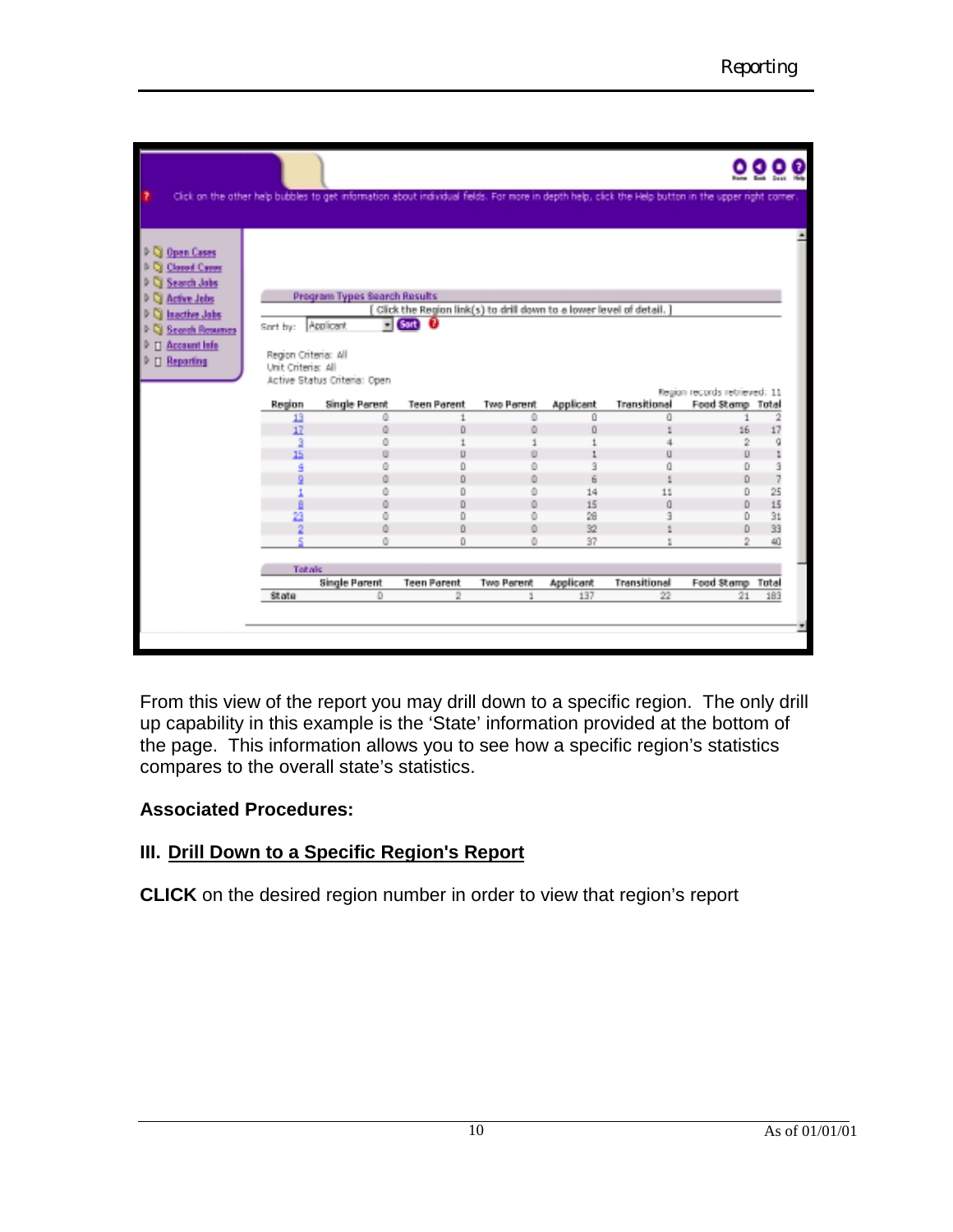|                                                                                                                                                                    | Click on the other help bubbles to get information about individual fields. For more in depth help, click the Help button in the upper right comer. |                                                                                                                 |                                                                                   |                            |                                       |                                                            |                                                              |  |
|--------------------------------------------------------------------------------------------------------------------------------------------------------------------|-----------------------------------------------------------------------------------------------------------------------------------------------------|-----------------------------------------------------------------------------------------------------------------|-----------------------------------------------------------------------------------|----------------------------|---------------------------------------|------------------------------------------------------------|--------------------------------------------------------------|--|
| <b>Open Cases</b><br><b>Closed Cases</b><br>Search Jobs<br><b>Active Jobs</b><br><b>Inactive Jobs</b><br><b>Search Resumes</b><br><b>Account Info</b><br>Reporting | Sort by: Applicant<br>Region Criteria: 9<br>Unit Criteria: All<br>Active Status Criteria: Open<br>Single Parent<br>Unit<br>206<br>200<br>470        | Program Types Search Results for Region 9<br>$\blacksquare$ Sart) $\Omega$<br><b>Teen Parent</b><br>ū<br>ū<br>ũ | Click the Unit link(s) to drill down to a lower level of detail. ]<br>ũ<br>ũ<br>ũ | Two Parent<br>ō<br>ō<br>ŭ  | Applicant<br>1<br>$\overline{2}$<br>э | Transitional<br>Ű<br>ũ                                     | Unit records retrieved: 3<br>Food Stemp Total<br>ű<br>ű<br>ũ |  |
|                                                                                                                                                                    | Totals                                                                                                                                              |                                                                                                                 |                                                                                   |                            |                                       |                                                            |                                                              |  |
|                                                                                                                                                                    | <b>Begion 9 Totals</b>                                                                                                                              | Single Parent<br>ű                                                                                              | <b>Teen Parent</b><br>ū                                                           | Two Parent Applicant<br>D. | 6                                     | Transitional<br>$\mathbf{1}$                               | Food Stamp Total<br>D.                                       |  |
|                                                                                                                                                                    |                                                                                                                                                     | Required Relds: Information that is required.                                                                   |                                                                                   |                            |                                       | Information Bubble: Click on the bubble for specific help. |                                                              |  |

From here you may drill down to view a specific unit's report. This page also provides a drill up option in order to view all the region's information again. This capability allows you to compare your region with all of the region's information.

### **Associated Procedures:**

I. Drill Down to Specific Unit's Report:

**CLICK** on the desired unit number in order to view that unit's report

### **Associated Procedures:**

II. Drill Up to all Regions Report:

**CLICK** on the 'Region' hyperlink under the 'Totals' section of the page (brings you back to the report for all regions)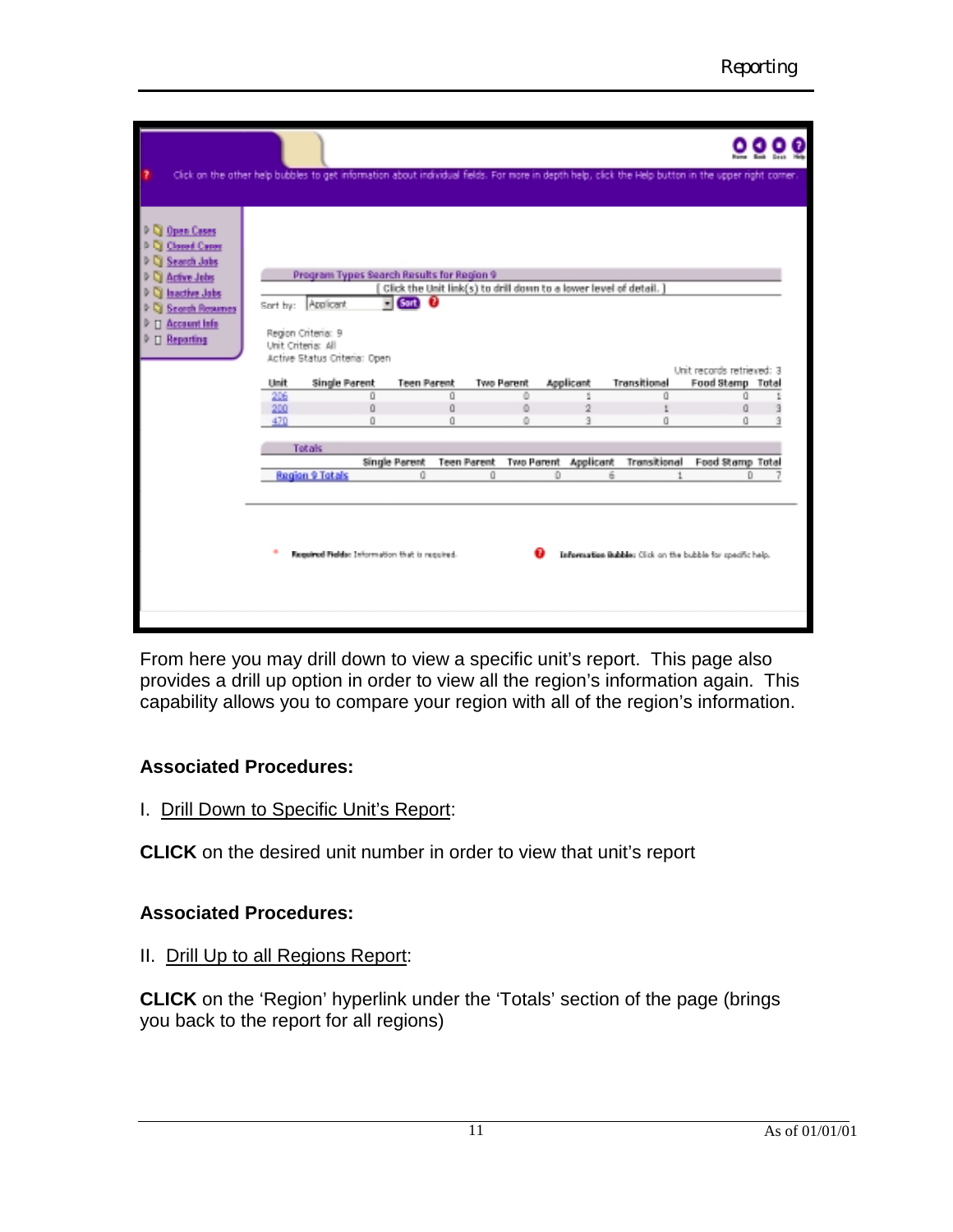*Reporting*

|                                                                                                                                                                                   | Click on the other help bubbles to get information about individual fields. For more in depth help, click the Help button in the upper right comer.                         |                                                                                                                               |                                                                                                                               |                                           |                                  |                                                            |                                                                                    |  |
|-----------------------------------------------------------------------------------------------------------------------------------------------------------------------------------|-----------------------------------------------------------------------------------------------------------------------------------------------------------------------------|-------------------------------------------------------------------------------------------------------------------------------|-------------------------------------------------------------------------------------------------------------------------------|-------------------------------------------|----------------------------------|------------------------------------------------------------|------------------------------------------------------------------------------------|--|
| <b>Open Cases</b><br><b>Closed Cases</b><br><b>Search Jobs</b><br><b>Active Jobs</b><br><b>Inactive Jobs</b><br><b>Search Resurres</b><br><b>Account Info</b><br><b>Reporting</b> | Applicant<br>Sort by:<br>Region Criberia: 9<br>Unit Criteria: 470<br>Active Status Criteria: Open<br><b>Case Worker</b><br>Joyce Harris<br><b>Totals</b><br>Unit 470 Totals | Program Types Search Results for Region 9 Unit 470<br>$=$ Sort<br>Single Parent<br>$\Omega$<br><b>Single Parent</b><br>$\Box$ | Click the Case Worker link(s) to drill down to a lower level of detail.<br><b>Teen Parent</b><br>ū<br><b>Teen Parent</b><br>D | <b>Two Parent</b><br>ō<br>Two Parent<br>ū | Applicant<br>з<br>Applicent<br>я | Transitional<br>ū<br>Transitional<br>ū                     | Case Worker records retrieved: 1<br>Food Stamp Total<br>n<br>Food Stamp Total<br>n |  |
|                                                                                                                                                                                   |                                                                                                                                                                             | Required Fields: Information that is required.                                                                                |                                                                                                                               |                                           |                                  | Information Bubbles Click on the bubble for specific help. |                                                                                    |  |

From here you may drill down to view a specific career manager's caseload. You may also drill back up to the unit level report, which displays all the units within the selected region. This allows you to compare your unit's information with the information of other unit's within the region.

### **Associated Procedures:**

### I. Drill Down to a Specific Career Manager's Caseload:

**CLICK** on the career manager's name in order to view their caseload

# **Associated Procedures:**

# II. Drill Up to the Unit level Report:

**CLICK** on the 'Unit' hyperlink under the 'Totals' section of the page (brings you back to the unit level report within the selected region)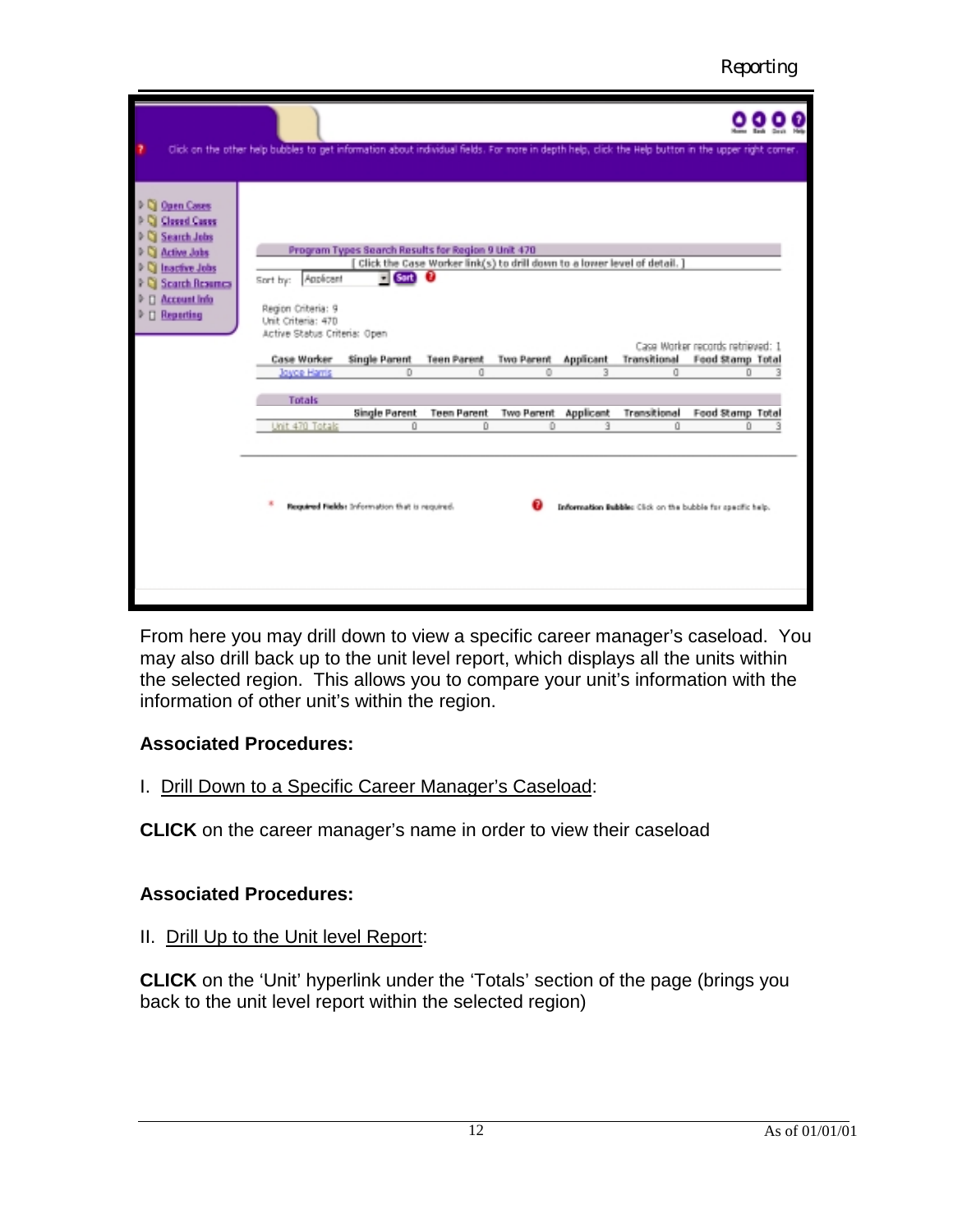| Service Tracking<br>Click on the other help bubbles to get information about individual fields. For more in depth help, click the Help button in the upper right comer.<br>Caseload for CARTAYA, CASANDRA<br><b>Active Customers</b><br>Latest News<br>0<br>$\blacksquare$ (Sort)<br>LastName<br>Sort by:<br>Test link may blow up<br>Welfare<br><b>TRP</b><br>Florida<br><b>IRP Last</b><br>Last<br>Customer<br>Transition<br><b>SSN</b><br>Program<br>Completed<br>Update<br>Update<br>Hello everyone and<br>Name<br><b>Status</b><br>Status<br>welcome to the OSST<br>999-99-6003<br>11/28/2000<br>John Adams<br>Mandatory<br>Close<br>Ω<br>development site.<br>Assistant Beaker<br>999-99-4009<br>Mandatory<br>$\Box$<br>11/28/2000<br>Close<br>weede fiird<br>999-99-3010<br>11/28/2000<br>Close<br>Mandatory<br>n<br>This is merely a test of<br>999-99-3003<br>11/28/2000<br>Bugs Bunny<br>Mandatory<br>n<br>Close<br><b>Sweedish Chef</b><br>999-99-4008<br>Mandatore<br>11/28/2000<br>Close<br>⋒<br>Marilla Cuthbert<br>999-99-8004<br>Mandatory<br>n<br>11/28/2000<br>Close<br>Wilma Cyote<br>999-99-3002<br>Mandatory<br>o<br>11/28/2000<br>Close<br>Daffy Duck<br>909-90-3001<br>Mandatory<br>11/28/2000<br>Close<br>п<br>Donna Duke<br>11/28/2000<br>999-99-2001<br>Exempt<br>Π<br>Close<br>999-99-3006<br>Elmer Fudd<br>n<br>11/28/2000<br>Close<br>Mandatory<br>Gonzo Great<br>999-99-4007<br>11/28/2000<br>Exempt.<br>Ω<br>Close |                |             |  |           |   |  |            |       |
|---------------------------------------------------------------------------------------------------------------------------------------------------------------------------------------------------------------------------------------------------------------------------------------------------------------------------------------------------------------------------------------------------------------------------------------------------------------------------------------------------------------------------------------------------------------------------------------------------------------------------------------------------------------------------------------------------------------------------------------------------------------------------------------------------------------------------------------------------------------------------------------------------------------------------------------------------------------------------------------------------------------------------------------------------------------------------------------------------------------------------------------------------------------------------------------------------------------------------------------------------------------------------------------------------------------------------------------------------------------------------------------------------------------------------------------------------|----------------|-------------|--|-----------|---|--|------------|-------|
|                                                                                                                                                                                                                                                                                                                                                                                                                                                                                                                                                                                                                                                                                                                                                                                                                                                                                                                                                                                                                                                                                                                                                                                                                                                                                                                                                                                                                                                   |                |             |  |           |   |  |            |       |
|                                                                                                                                                                                                                                                                                                                                                                                                                                                                                                                                                                                                                                                                                                                                                                                                                                                                                                                                                                                                                                                                                                                                                                                                                                                                                                                                                                                                                                                   |                |             |  |           |   |  |            |       |
|                                                                                                                                                                                                                                                                                                                                                                                                                                                                                                                                                                                                                                                                                                                                                                                                                                                                                                                                                                                                                                                                                                                                                                                                                                                                                                                                                                                                                                                   |                |             |  |           |   |  |            |       |
|                                                                                                                                                                                                                                                                                                                                                                                                                                                                                                                                                                                                                                                                                                                                                                                                                                                                                                                                                                                                                                                                                                                                                                                                                                                                                                                                                                                                                                                   |                |             |  |           |   |  |            |       |
|                                                                                                                                                                                                                                                                                                                                                                                                                                                                                                                                                                                                                                                                                                                                                                                                                                                                                                                                                                                                                                                                                                                                                                                                                                                                                                                                                                                                                                                   |                |             |  |           |   |  |            |       |
|                                                                                                                                                                                                                                                                                                                                                                                                                                                                                                                                                                                                                                                                                                                                                                                                                                                                                                                                                                                                                                                                                                                                                                                                                                                                                                                                                                                                                                                   |                |             |  |           |   |  |            |       |
|                                                                                                                                                                                                                                                                                                                                                                                                                                                                                                                                                                                                                                                                                                                                                                                                                                                                                                                                                                                                                                                                                                                                                                                                                                                                                                                                                                                                                                                   |                |             |  |           |   |  |            |       |
|                                                                                                                                                                                                                                                                                                                                                                                                                                                                                                                                                                                                                                                                                                                                                                                                                                                                                                                                                                                                                                                                                                                                                                                                                                                                                                                                                                                                                                                   |                |             |  |           |   |  |            |       |
|                                                                                                                                                                                                                                                                                                                                                                                                                                                                                                                                                                                                                                                                                                                                                                                                                                                                                                                                                                                                                                                                                                                                                                                                                                                                                                                                                                                                                                                   |                |             |  |           |   |  |            |       |
|                                                                                                                                                                                                                                                                                                                                                                                                                                                                                                                                                                                                                                                                                                                                                                                                                                                                                                                                                                                                                                                                                                                                                                                                                                                                                                                                                                                                                                                   |                |             |  |           |   |  |            |       |
|                                                                                                                                                                                                                                                                                                                                                                                                                                                                                                                                                                                                                                                                                                                                                                                                                                                                                                                                                                                                                                                                                                                                                                                                                                                                                                                                                                                                                                                   |                |             |  |           |   |  |            |       |
|                                                                                                                                                                                                                                                                                                                                                                                                                                                                                                                                                                                                                                                                                                                                                                                                                                                                                                                                                                                                                                                                                                                                                                                                                                                                                                                                                                                                                                                   |                |             |  |           |   |  |            |       |
|                                                                                                                                                                                                                                                                                                                                                                                                                                                                                                                                                                                                                                                                                                                                                                                                                                                                                                                                                                                                                                                                                                                                                                                                                                                                                                                                                                                                                                                   |                |             |  |           |   |  |            |       |
|                                                                                                                                                                                                                                                                                                                                                                                                                                                                                                                                                                                                                                                                                                                                                                                                                                                                                                                                                                                                                                                                                                                                                                                                                                                                                                                                                                                                                                                   |                |             |  |           |   |  |            |       |
|                                                                                                                                                                                                                                                                                                                                                                                                                                                                                                                                                                                                                                                                                                                                                                                                                                                                                                                                                                                                                                                                                                                                                                                                                                                                                                                                                                                                                                                   |                |             |  |           |   |  |            |       |
|                                                                                                                                                                                                                                                                                                                                                                                                                                                                                                                                                                                                                                                                                                                                                                                                                                                                                                                                                                                                                                                                                                                                                                                                                                                                                                                                                                                                                                                   |                |             |  |           |   |  |            |       |
|                                                                                                                                                                                                                                                                                                                                                                                                                                                                                                                                                                                                                                                                                                                                                                                                                                                                                                                                                                                                                                                                                                                                                                                                                                                                                                                                                                                                                                                   |                |             |  |           |   |  |            |       |
|                                                                                                                                                                                                                                                                                                                                                                                                                                                                                                                                                                                                                                                                                                                                                                                                                                                                                                                                                                                                                                                                                                                                                                                                                                                                                                                                                                                                                                                   |                |             |  |           |   |  |            |       |
|                                                                                                                                                                                                                                                                                                                                                                                                                                                                                                                                                                                                                                                                                                                                                                                                                                                                                                                                                                                                                                                                                                                                                                                                                                                                                                                                                                                                                                                   |                |             |  |           |   |  |            |       |
|                                                                                                                                                                                                                                                                                                                                                                                                                                                                                                                                                                                                                                                                                                                                                                                                                                                                                                                                                                                                                                                                                                                                                                                                                                                                                                                                                                                                                                                   | Tony Iomi      | 999-99-5002 |  | Mandatore | 日 |  | 11/28/2000 | Close |
|                                                                                                                                                                                                                                                                                                                                                                                                                                                                                                                                                                                                                                                                                                                                                                                                                                                                                                                                                                                                                                                                                                                                                                                                                                                                                                                                                                                                                                                   | Fosham Lakehom | 999-99-3004 |  | Mandatory | O |  | 11/29/2000 | Close |
|                                                                                                                                                                                                                                                                                                                                                                                                                                                                                                                                                                                                                                                                                                                                                                                                                                                                                                                                                                                                                                                                                                                                                                                                                                                                                                                                                                                                                                                   | Getty Lee      | 909-90-5004 |  | Mandatory | п |  | 11/28/2000 | Close |
|                                                                                                                                                                                                                                                                                                                                                                                                                                                                                                                                                                                                                                                                                                                                                                                                                                                                                                                                                                                                                                                                                                                                                                                                                                                                                                                                                                                                                                                   | Abe Lincoln    | 999-99-6001 |  | Mandatory | ₽ |  | 11/28/2000 | Close |
|                                                                                                                                                                                                                                                                                                                                                                                                                                                                                                                                                                                                                                                                                                                                                                                                                                                                                                                                                                                                                                                                                                                                                                                                                                                                                                                                                                                                                                                   | Elma Manster   | 999-99-4005 |  | Mandatory | n |  | 11/28/2000 | Close |
|                                                                                                                                                                                                                                                                                                                                                                                                                                                                                                                                                                                                                                                                                                                                                                                                                                                                                                                                                                                                                                                                                                                                                                                                                                                                                                                                                                                                                                                   | Cookie Monster | 909-90-4006 |  | Mandatore | Ω |  | 11/28/2000 | Close |
|                                                                                                                                                                                                                                                                                                                                                                                                                                                                                                                                                                                                                                                                                                                                                                                                                                                                                                                                                                                                                                                                                                                                                                                                                                                                                                                                                                                                                                                   | Jerry Mouse    | 999-99-3008 |  | Mandatory | п |  | 11/28/2000 | Close |
|                                                                                                                                                                                                                                                                                                                                                                                                                                                                                                                                                                                                                                                                                                                                                                                                                                                                                                                                                                                                                                                                                                                                                                                                                                                                                                                                                                                                                                                   | Cozy Osbourne  | 999-99-5001 |  | Mandatory | n |  | 11/28/2000 | Close |

After clicking on the selected career manager, you may now view their caseload. From here you now have the ability to perform case management functions if you have the appropriate security rights within the caseload you are viewing.

### **Activity:**

From your OSST Desktop practice navigating to the management reporting area, selecting a report, identifying selection criteria and experimenting with the drill down/up capabilities provided.